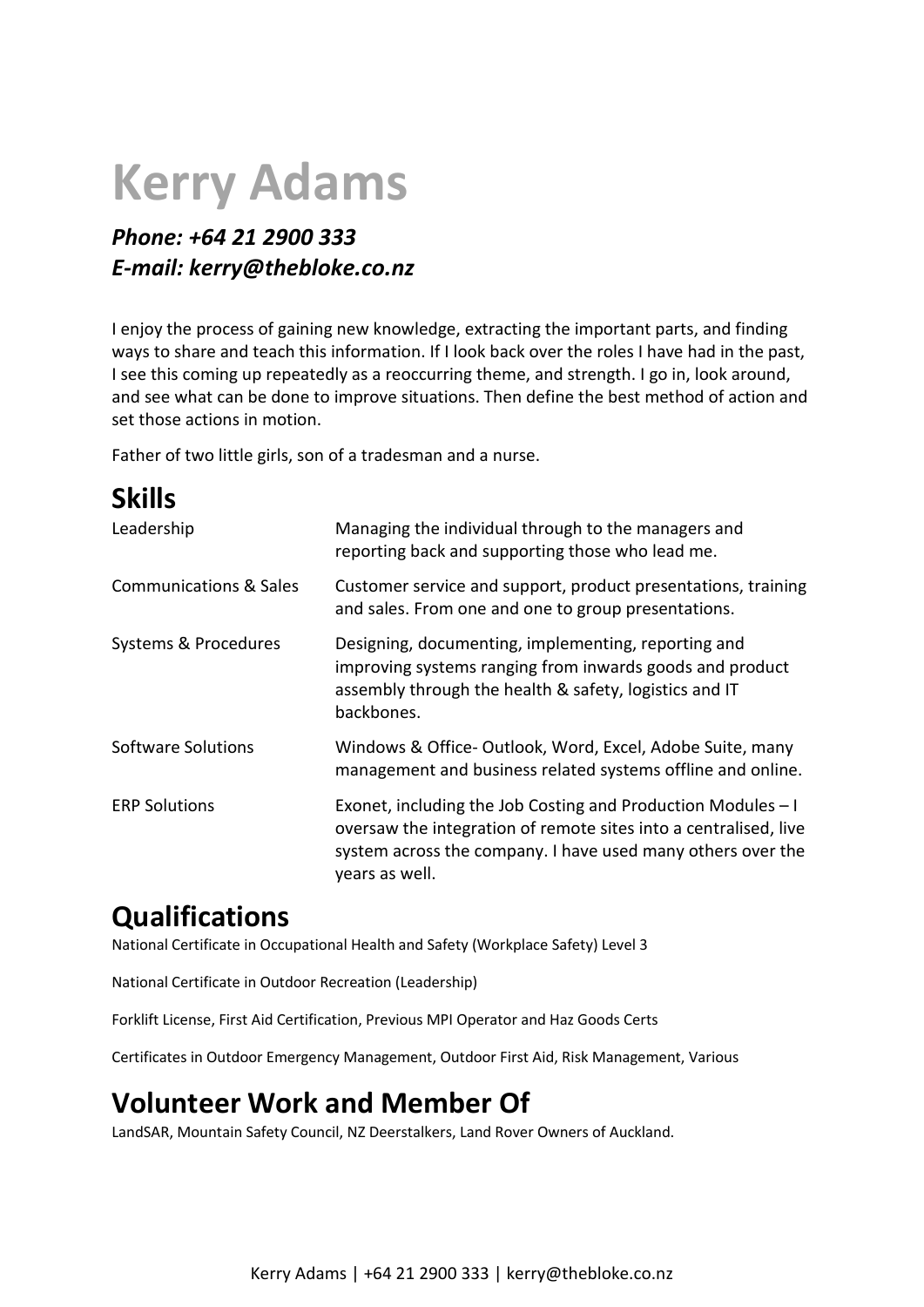# **Current Work**

# **Mountain Safety Council / NZ Police**

*Firearms Safety Trainer / Assessor*

July 2018 – current *Auckland, New Zealand*

I am one of the national trainers that forms part of the New Zealand Police's firearms licensing process. This takes the form of a course once a month on the weekend.

This course contains a written test I need to facilitate as well as several hours of hands-on training and assessment with a diverse group of people.

This has allowed me to continue to develop my training and presentation skills.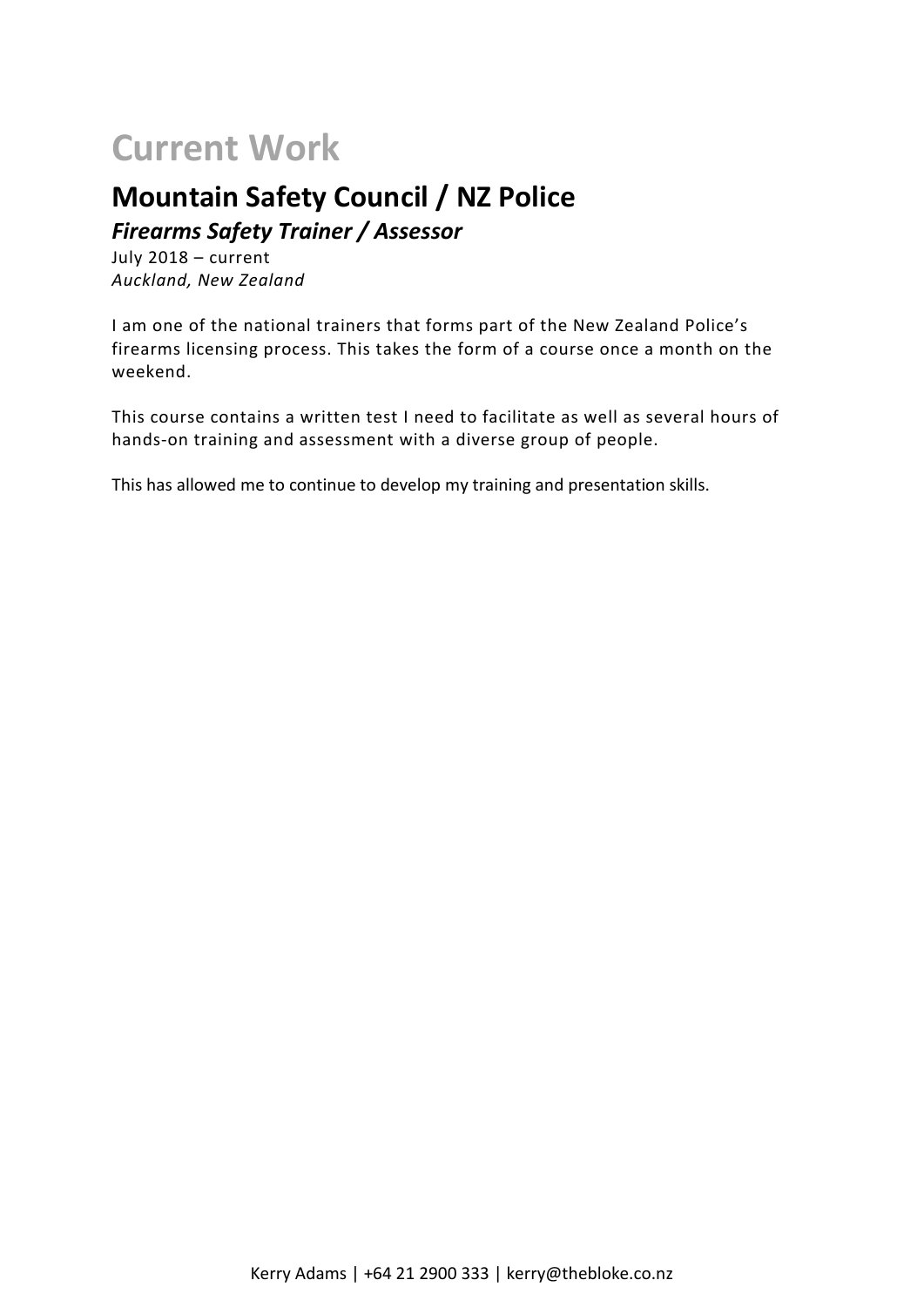# **The Bloke Ltd**

#### *Business Owner*

2002 – Present – 19yrs

The Bloke, and it's previous names and incarnations, has always focused on safety, education and entertainment, as a website and social media project. It has allowed me to document what I learn and share it with others. This has generally followed and echoed what my personal interests and hobbies have been at the time.

- Adult education, training, testing
	- o Firearms Licensing theory and practical testing, contracting to the MSC, conducting on behalf of the NZ Police
	- o Hunter and firearms education and training
- Content creation
	- o Research and writing
	- o Filming and Photography
	- o Editing Adobe Premiere Pro, Photoshop, Lightroom, Illustrator
	- o Online publishing across multiple platforms
- Product assessment and review
	- o Product development
	- o Usage feedback
	- o Online and physical promotion
	- o Brand ambassador
- Social media management
	- $\circ$  Facebook run multiple pages with 20k follows
	- $\circ$  Instagram working with posts and stories
	- o Hashtag and Influencer research and engagement
	- o Automation of posting and BOT setup
- Web Development
	- o WordPress, WooCommerce and related plugins
	- o Basic HTML and CSS coding
	- o DNS Records, SKIM, DKIM, DMARC setup
- Health & Safety Consultancy
	- o Specialising on firearms handling and storage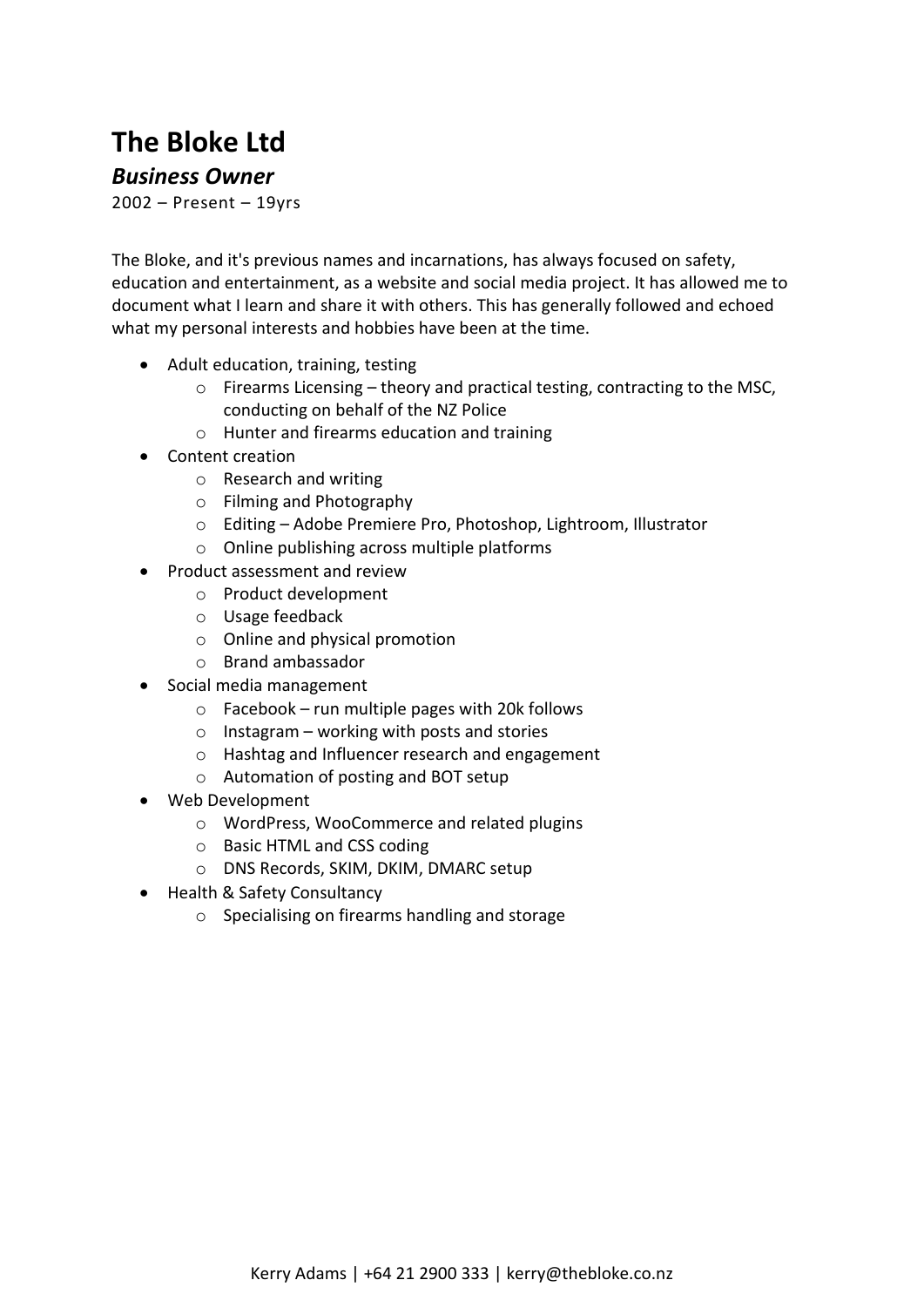# **Work History**

# **Treescape** *Operations Manager*

May-August 2021 *Auckland, New Zealand*

After a period of focus on personal and business projects (paternity leave and contract work) I took up a role overseeing the day-to-day operations of a team of field workers based in the ecology industry.

The Ecology Division within Treescape focuses on the management of Pest Plants and Animals and holds a large council contract. I was responsible for that contract.

This required me to apply my existing skills quickly to a new and challenging role – engaged in a department that has required significant and timely advances and improvements in planning and execution of a large, demanding contract. This was a case of quickly deciphering what needed to be done and implementing it.

Over a very short period there was a noticeable improvement in planning and communication from management to team individual levels with new processes put in place and new methodologies implemented. The primary contract was gotten back on track.

Unfortunately, in the short period of time I was there, senior management was replaced, the company was sold and the environment became one I uncomfortable working in. I am more than happy to discuss the short employment in person.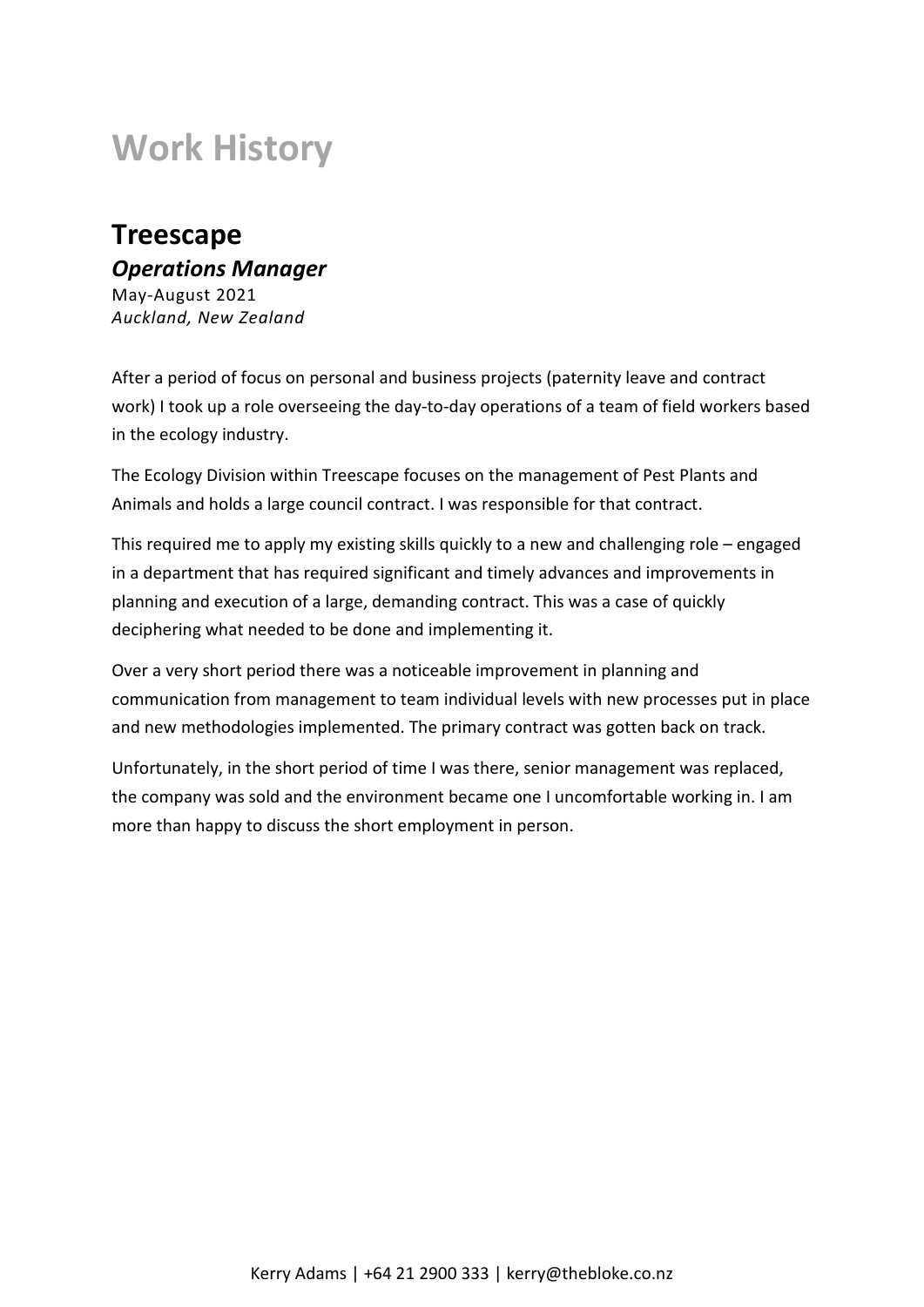# **Allproof Industries 8yrs 11 months**

## *Operations Manager*

Jul 2012 – Oct 2017 – 5yrs 4 months *Auckland, New Zealand*

This role covered a wide range of duties and setting up many company-wide processes and operational tasks. While with the company it grew from 15 to 50 staff, and from one office to three with multiple ancillary facilities.

- Creation and maintenance of the company operations manual
	- o Document and Maintain company procedures, creating systems and forms for all operational tasks. Manufacturing, assembly, production, dispatch, logistics and sales.
	- o Monitor and refine the procedures, finding ways to increase productivity and accountability.
	- o Setup and documented inwards goods system including international container processing, distribution to required departments and reconciliation
	- o Established credit and warranty return records and management, liaison with reps, resupply as need and tracked numbers and complaints
	- o Created dispatch picking check system and monitored miss-picks and errors in the dispatch department
	- o Created 'time to ship' system than monitored backorders and updated frontline staff with expected delivery dates
	- o Created and ran stock take process over six buildings and two countries
	- o Management, reconciliation and reporting for company Accountant and Owners of stock holdings, raw materials through to finished products
	- o Developed and implemented 'works order process' system for manufacturing departments (Stainless Steel, Assembly, Injection Molding) and reporting system for management
	- o Created QA systems for multiple departments work check, signoff and release of completed and near completed products
	- o Developed interbranch transfer system and implemented between assembly department and Christchurch warehouse
	- o Established satellite branch systems and procedures
	- o Developed HR policies, from timekeeping through to dispute management
- Stock management and warehouse organization
	- o Established bin holdings for stock tracking and management
	- o Setup racking and inventory storage systems for bulk and raw materials products including cyclic stock of key items
	- o Worked with storeman to ensure high levels of tidiness and organization
- Company IP management and recording
	- o Setup online system to keep company designs, drawings and IP
	- o Setup work sheets for manufacturing and finishing processes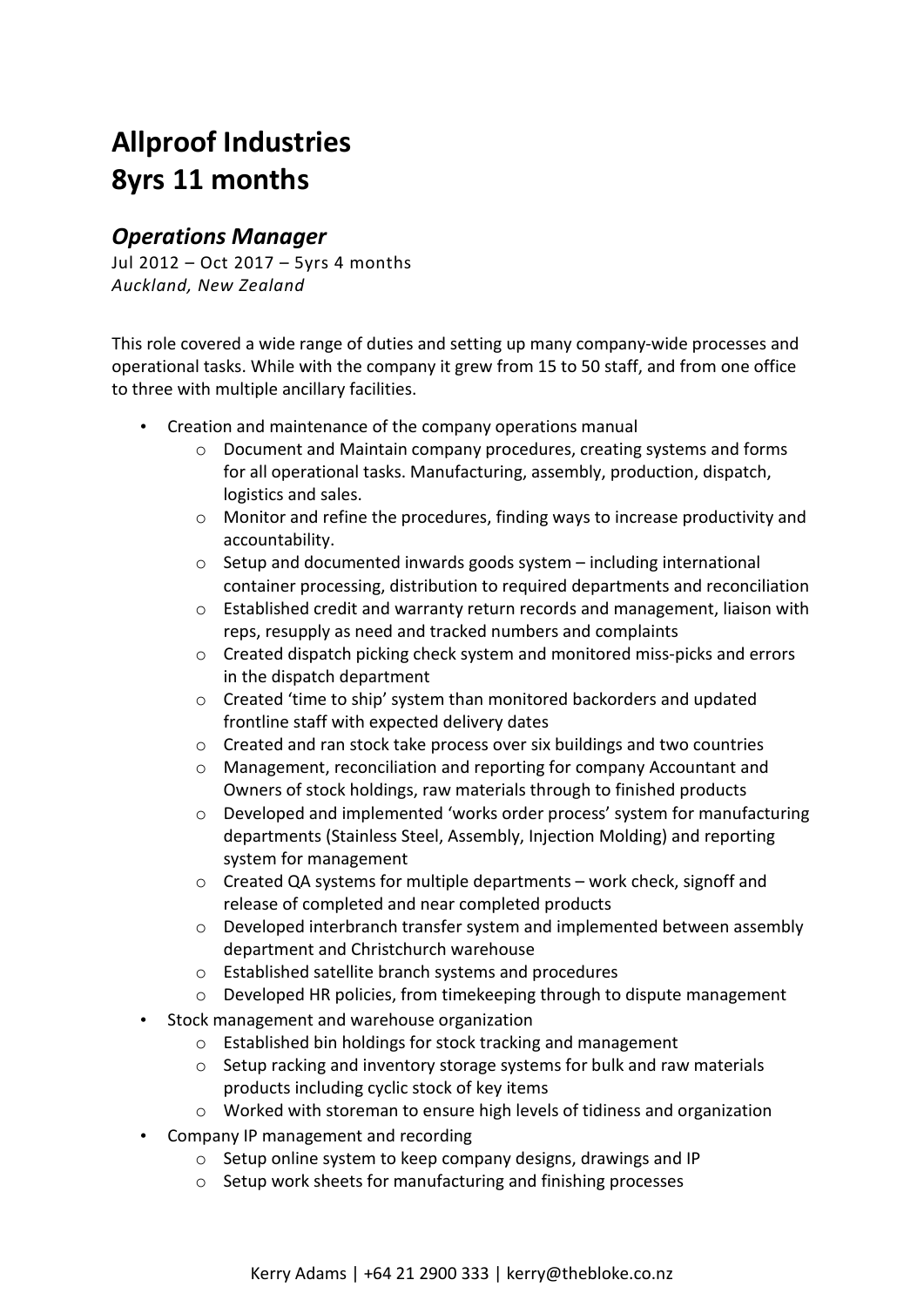- Set up a company-wide Quality Assurance Program to attain Watermark Certificate of Conformity Level 1 and 2 for a variety of Injection Molded Products
	- o Implement hourly, daily and weekly checks and reports
	- $\circ$  Hold and coordinated monthly production meetings monitoring and reducing key metrics around material wastage and hours lost due to die changeovers
- Implemented Health and Safety processes and set up the committee reporting directly back to Company Owner,
	- o Risk assessment, mitigation and education
	- o Managed incident investigations
	- o Liaison with ACC 'back to work' programs.
	- o Performed new staff and contractor inductions
	- o Worked closely with Workplace Safety on 'closer liaison' project worked through several notifications without issue
- Management for the buildings, building warrant of fitness
	- o Upkeep, testing of fire systems
	- o Water testing for backflow prevention and water towers
	- o Contractor paperwork management and reporting
- Provided operational support to the Inventory Controller, Marketing Manager, Production Managers and Team Leaders
- Liaison with external auditors and governmental bodies Workplace Safety Inspectors, Building Inspectors, Council Bodies
- IT Management setting up and maintaining company infostructure
	- o Managed Fibre install
	- o Created inter facility net backbone
	- o Implemented new VOIP Phone system
- Aided with human resources disputes resolution and staff management
- MPI Inspector for the company setting up and managing Biosecurity issues
	- o Setup of systems
	- o Organised training and competence of authorised people
	- o Annual audit and engagement with MPI
	- o Worked successfully through several incidents with MPI
- Product specialist for the Insulation and Acoustic Products for the company
	- $\circ$  Liaison with Operations Manager in regards to BRANZ and Fire Testing
	- o Documentation and regulatory requirements for compliance in New Zealand and Australia
	- o Training of installers and retailers on products
	- o Visiting suppliers overseas and local hosting
	- o Liaison with Building and Plumbing suppliers and installers in regards to product training for the Insulation Products

I left Allproof in October 2017 due to a combination of factors – change in geographical location, and desire to spend more time with my two new children and an opportunity to focus on some of my own projects for a while.

## *Allproof - Marketing, Sales & Design*

Jul 2009 – Oct 2012 – 3yrs 1 month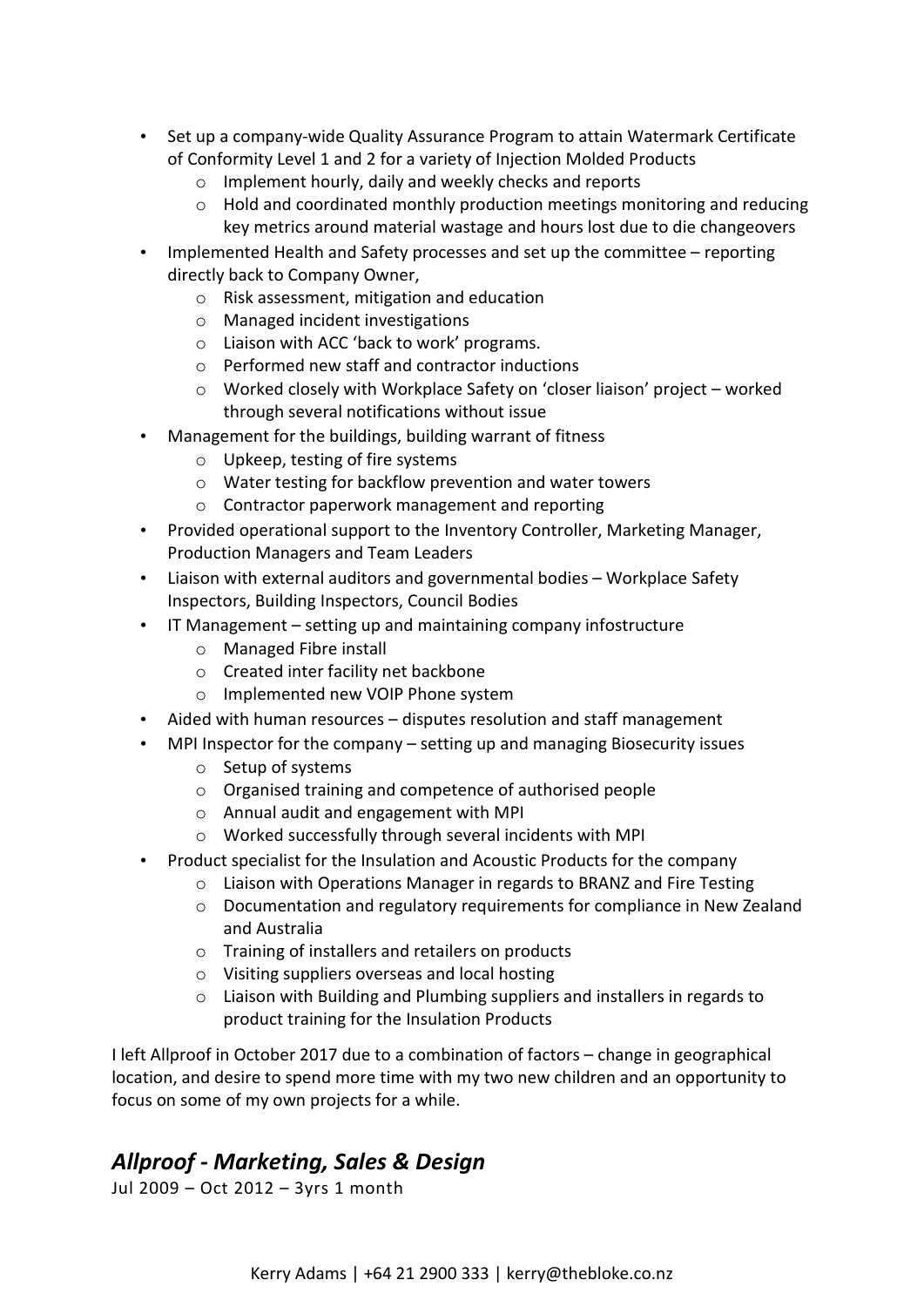#### *Auckland, New Zealand*

Responsible for creating / designing and implementing the marketing for Allproof Industries.

- Marketing material design and distribution
- Website design and coding
- Sales support and training
- Development and distribution of print material
- Design, coding and management of the company website
- Product specialist and support as above for Insulation Products
- Sales and support for Acoustic Products

I gradually changed in my duties from marketing and sales to more operations orientated and trained up my replacement in the Marketing Role before handing it over to him. There was a lot of crossover between the roles during this time.

## *Allproof - Warehouse Assembly and Dispatch*

Dec 2008 – Jul 2009 – 8 months *Auckland, New Zealand*

Returning to Auckland from Wellington, I started working at Allproof Industries in the quickly growing Auckland Office.

- Picking and Packing orders
- Assembly of products from components
- Logistics booking courier companies preparing manifests, outbound paperwork for both local and international shipments
- Stock management and organization

I was then essentially promoted into a role that combined elements of marketing and specialist sales for some of our new product ranges.

# **Audio Products Group**

#### *Key Accounts Manager*

May 2008 – Dec 2008 – 8 months *Wellington, New Zealand*

I was responsible for key account support - looking after customer orders, as well as providing support for Denon, TOA, Aiphone, AKG and many more brands.

This was an Australian owned company, and much of my induction and training was done there.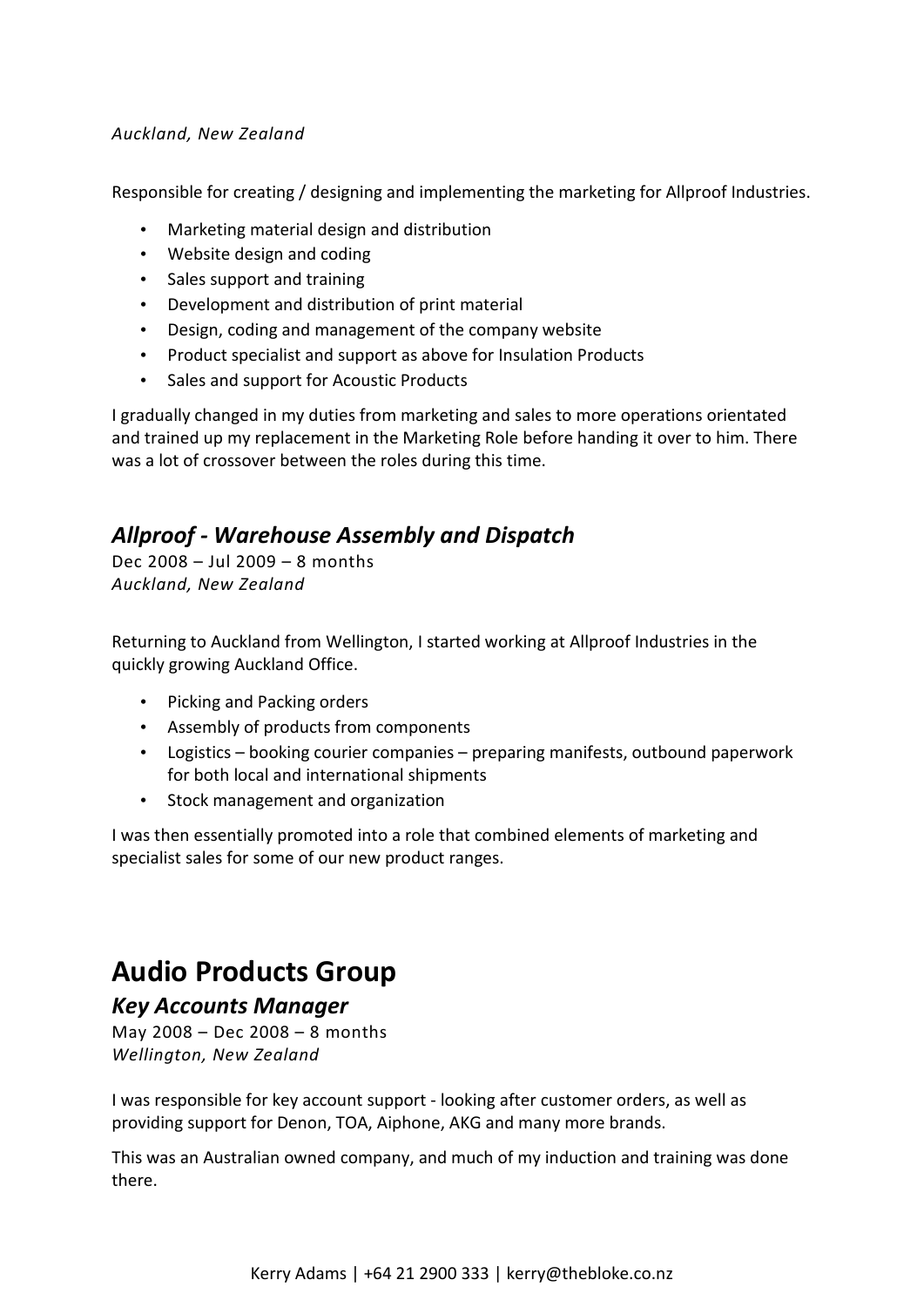- Key Account Management
- Technical Support
- Brand Specialist
- Inventory control

I left this role as my partner and I decided to move back to Auckland.

# **Absolute Sound**

## *Installation / Home Automation Specialist, Retail Sales*

Dec 2007 – May 2008 – 6 months *Wellington, New Zealand*

Having recently decided to move to Wellington with my partner, I applied for this role in what was essentially the Wellington Franchise of Eastern Hifi.

- Home automation design and installation
- High end retail sales
- Customer support and service

I left this role as the parent company was going into liquidation and future employment was uncertain at the time.

# **Livesound Manufacturing**

### *Sales and Support*

Dec 2006 – Dec 2007 – 1 year 1 month *Auckland, New Zealand*

I was the sales rep for a range of Pro Audio and DJ equipment - Numark, Alesis, Ultrasone, Quest and more.

- Technical sales and support
- Setup of PA and Pro Audio systems
- Public demonstrations and training
- Design of marketing material
- Website design and management
- Worked weekends in a related retail store

I left when my partner and I decided to move to Wellington.

# **Syntec International** *Dispatch, Warehouse and Product Servicing*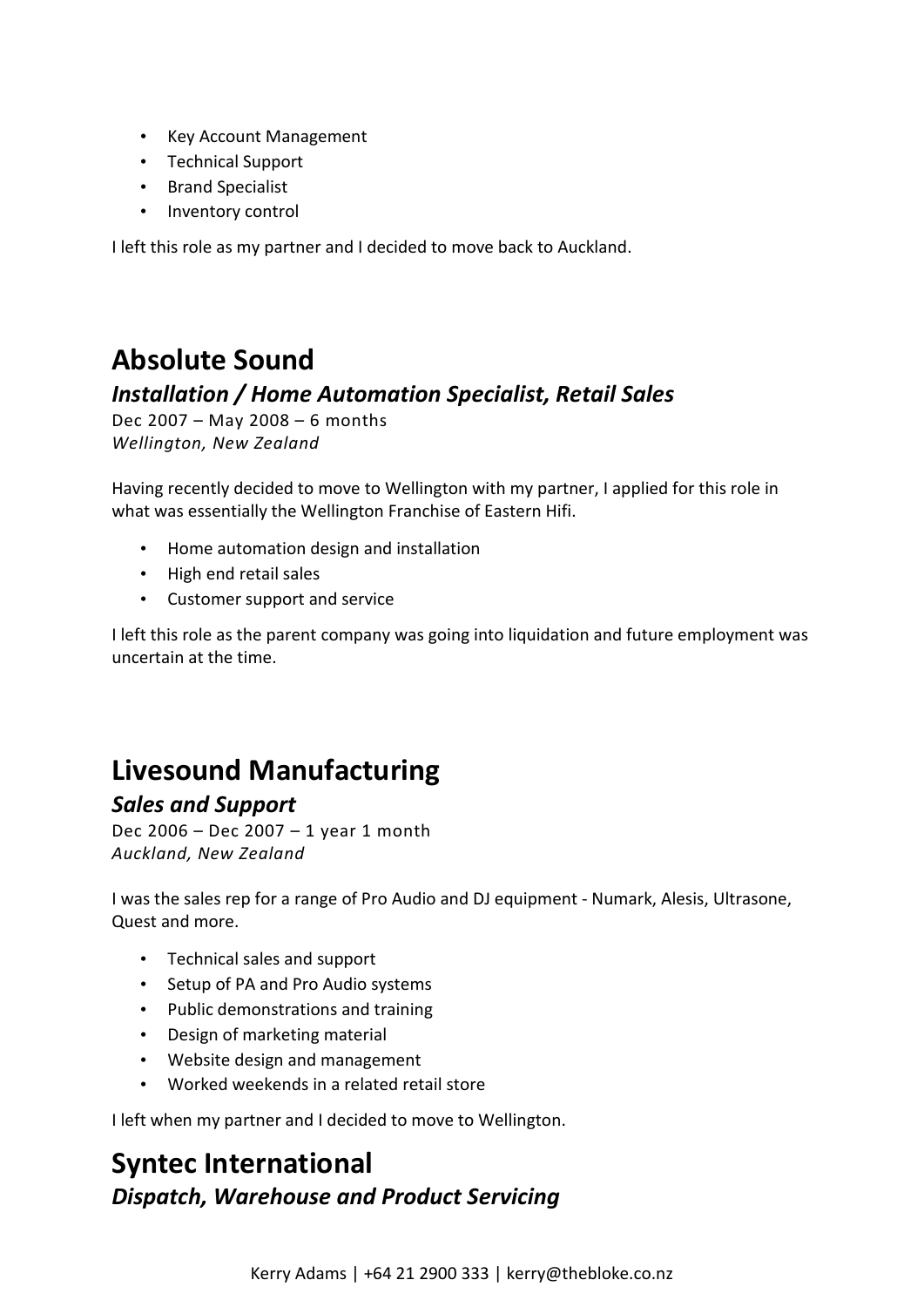Apr 2004 – Dec 2006 – 2 years 9 months *Auckland, New Zealand*

Running the warehousing and logistics operations as well as the servicing and support of several brands of headphones, microphones and pro audio equipment

- Warehousing, dispatch and inventory control
- Devanning containers, stock reconciliation
- Stocktake and stock management
- Servicing of electronic components
- Logistics to customers and international logistics for service repairs
- Service reports and customer support
- Product specialist and sales

I was then approached by Livesound with a role.

## **Musicworks**

### *Retail Sales, National Support Officer*

Dec 2001 – Apr 2004 – 2 years 5 months *Auckland, New Zealand*

I was approached to help setup what became the countries largest Pro Audio and DJ store. Quickly also becoming responsible for customer support nationwide for a range of software products the company distributed.

- Retailing setup and management
- Technical product sales and support
- Retailer training and support of the Steinberg suite of software
- Tradeshows, seminar and customer training
- Setup of recording and mastering studios from private to professional

The new sales manager at Syntec then approached me with a new role.

## **Avalon Pacific Audio**

1 year 6 months

### *National Sales Manager*

Apr 2001 – Dec 2001 – 9 months *Auckland, New Zealand*

I was responsible for the sales and marketing of Denon Professional products, as well as the custom install products of the Kef and Polk Audio Ranges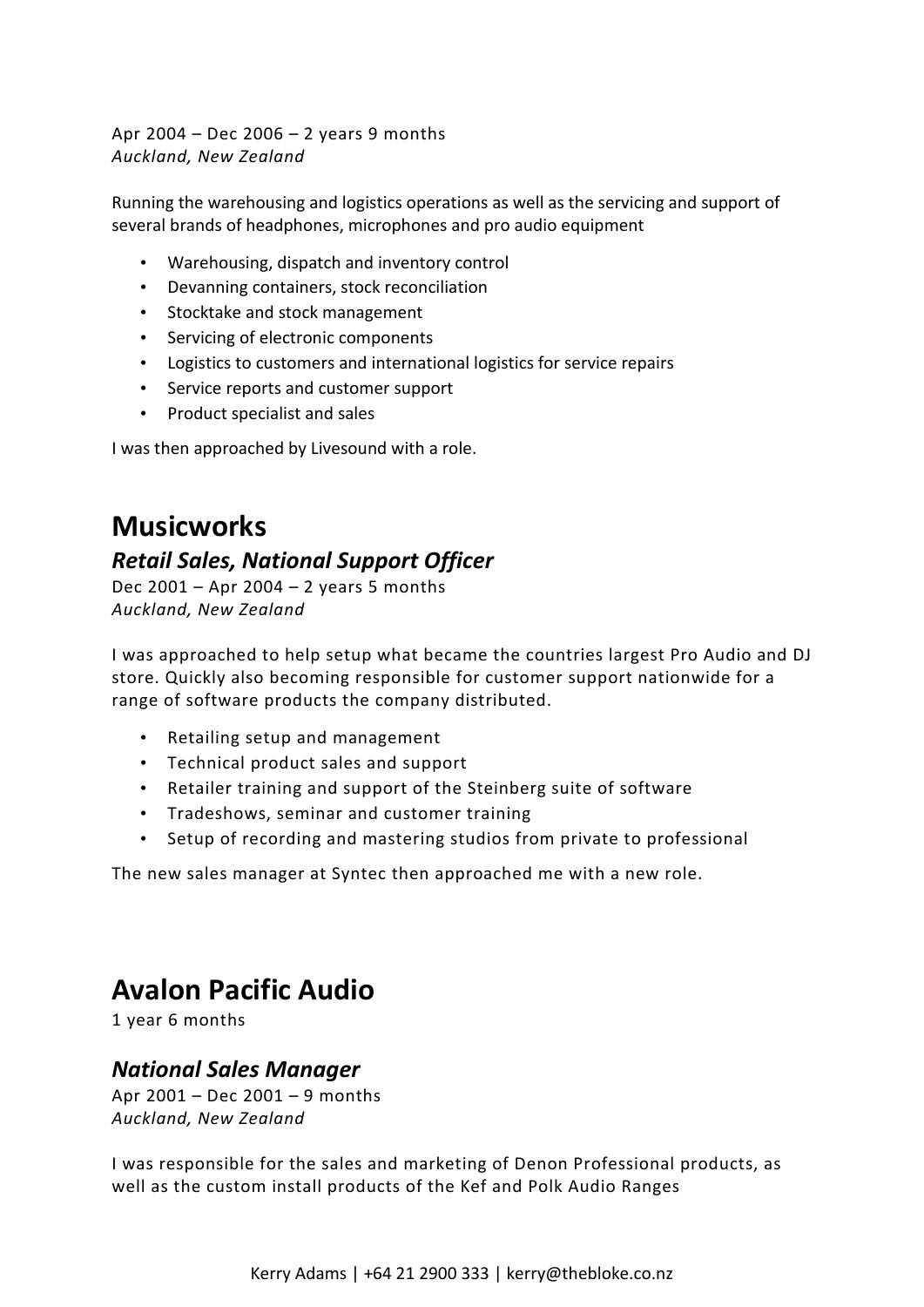- Key Account management
- Technical sales, training and support
- Developed and distributed a new reporting system for management

#### *Warehouse Manager*

Jul 2000 – Jul 2001 – 1 year *Auckland, New Zealand*

I was responsible for managing and maintaining a premium audio products warehouse.

- Warehouse management
- Order picking and dispatch
- Container devanning and order reconciliation
- Local logistics and liaison with freight companies
- Deliveries to customers
- Retail sales support on weekends

## **Plumbing World**

5 years

## *Key Account Manager*

1999 – Jul 2000 – 1 year *Auckland, New Zealand*

I was responsible for setting up and running the internal sales office – focusing on key accounts and contract work. While I was there, I trained up a second.

- Key Account management
- Contract pricing and management of supply
- Process documentation and training
- Direct report of one.

### *Purchasing Officer*

1997 – 1999 – 2 years *Auckland, New Zealand*

I took on the role of purchasing offer, responsible for implementing the new central distribution facility system within the branch.

- Inventory control and purchasing
- Stock forecasting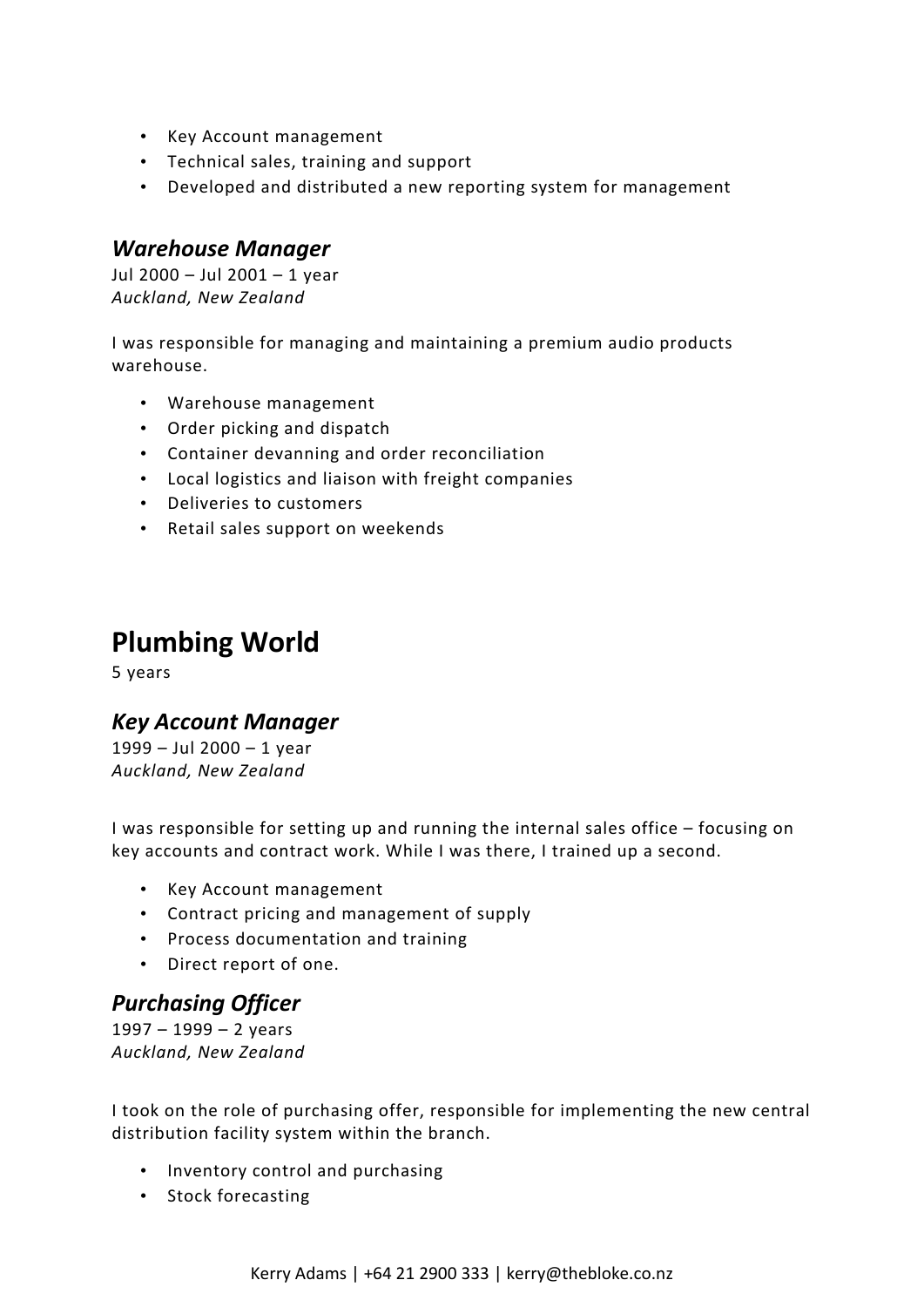• Stock take (cyclic) management and reporting

I then trained up my replacement and moved on.

### *Inwards Goods*

1996 – 1997 – 1 year *Auckland, New Zealand*

I took over the role of Inwards Good, setting up the new systems, documenting them, then training my replacement.

- Inwards goods
- Stock management and reconciliation
- Inwards logistics
- Process documentation
- Staff training

I trained up my replacement and moved on.

### *Trade Sales*

1995 – 1996 – 1 year *Auckland, New Zealand*

My first real job once out of school, I quickly established the ability to pick up new roles, refine their procedures, then document and train up new staff, moving on to the next department that needed help.

- Trade sales and support
- Order picking and dispatch
- Logistics management with couriers and internal drivers

I trained up my replacement and moved on.